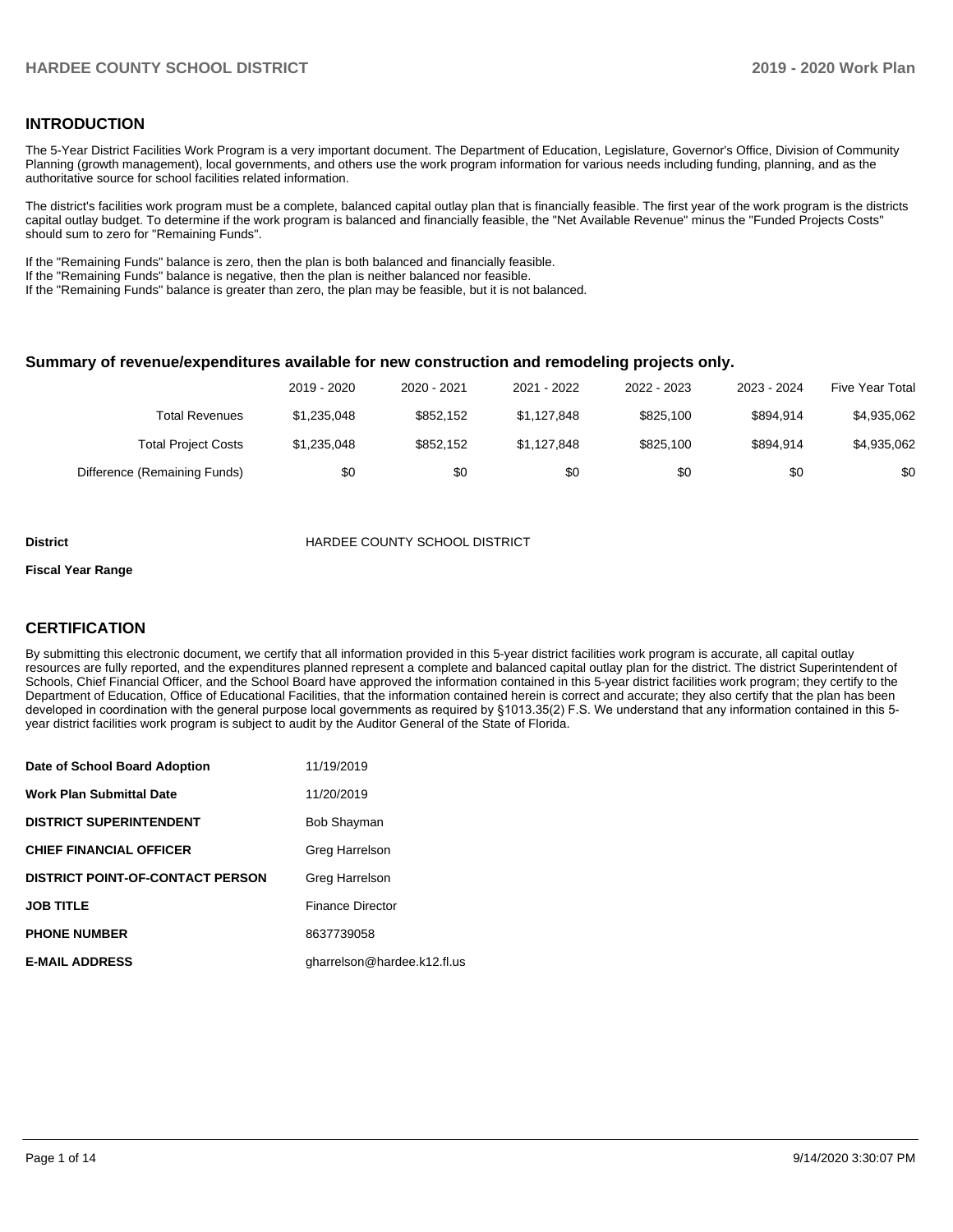# **Expenditures**

### **Expenditure for Maintenance, Repair and Renovation from 1.50-Mills and PECO**

Annually, prior to the adoption of the district school budget, each school board must prepare a tentative district facilities work program that includes a schedule of major repair and renovation projects necessary to maintain the educational and ancillary facilities of the district.

| Item                                          | 2019 - 2020<br><b>Actual Budget</b> | 2020 - 2021<br>Projected | 2021 - 2022<br>Projected | 2022 - 2023<br>Projected | 2023 - 2024<br>Projected | Total |  |  |  |  |
|-----------------------------------------------|-------------------------------------|--------------------------|--------------------------|--------------------------|--------------------------|-------|--|--|--|--|
| <b>HVAC</b>                                   | \$0                                 | \$0                      | $$0$$                    | \$0                      | \$0                      | \$0   |  |  |  |  |
| Locations: No Locations for this expenditure. |                                     |                          |                          |                          |                          |       |  |  |  |  |
| Flooring                                      | \$0                                 | \$0                      | \$0                      | \$0                      | \$0                      | \$0   |  |  |  |  |
| Locations: No Locations for this expenditure. |                                     |                          |                          |                          |                          |       |  |  |  |  |
| Roofing                                       | \$0                                 | \$0                      | \$0                      | $$0$$                    | \$0                      | \$0   |  |  |  |  |
| Locations: No Locations for this expenditure. |                                     |                          |                          |                          |                          |       |  |  |  |  |
| Safety to Life                                | \$0                                 | \$0                      | \$0                      | \$0                      | \$0                      | \$0   |  |  |  |  |
| Locations: No Locations for this expenditure. |                                     |                          |                          |                          |                          |       |  |  |  |  |
| Fencing                                       | \$0                                 | \$0                      | \$0                      | \$0                      | \$0                      | \$0   |  |  |  |  |
| Locations: No Locations for this expenditure. |                                     |                          |                          |                          |                          |       |  |  |  |  |
| Parking                                       | \$0                                 | \$0                      | \$0                      | \$0                      | \$0                      | \$0   |  |  |  |  |
| Locations: No Locations for this expenditure. |                                     |                          |                          |                          |                          |       |  |  |  |  |
| Electrical                                    | \$0                                 | \$0                      | \$0                      | \$0                      | \$0                      | \$0   |  |  |  |  |
| Locations: No Locations for this expenditure. |                                     |                          |                          |                          |                          |       |  |  |  |  |
| Fire Alarm                                    | \$0                                 | \$0                      | $$0$$                    | \$0                      | \$0                      | \$0   |  |  |  |  |
| Locations: No Locations for this expenditure. |                                     |                          |                          |                          |                          |       |  |  |  |  |
| Telephone/Intercom System                     | \$0                                 | \$0                      | \$0                      | \$0                      | \$0                      | \$0   |  |  |  |  |
| Locations: No Locations for this expenditure. |                                     |                          |                          |                          |                          |       |  |  |  |  |
| <b>Closed Circuit Television</b>              | \$0                                 | \$0                      | \$0                      | \$0                      | \$0                      | \$0   |  |  |  |  |
| Locations: No Locations for this expenditure. |                                     |                          |                          |                          |                          |       |  |  |  |  |
| Paint                                         | $$0$$                               | $$0$$                    | $$0$$                    | \$0                      | \$0                      | \$0   |  |  |  |  |
| Locations: No Locations for this expenditure. |                                     |                          |                          |                          |                          |       |  |  |  |  |
| Maintenance/Repair                            | \$0                                 | \$0                      | \$0                      | \$0                      | \$0                      | \$0   |  |  |  |  |
| Locations: No Locations for this expenditure. |                                     |                          |                          |                          |                          |       |  |  |  |  |
| Sub Total:                                    | \$0                                 | \$0                      | \$0                      | \$0                      | \$0                      | \$0   |  |  |  |  |
|                                               |                                     |                          |                          |                          |                          |       |  |  |  |  |
| PECO Maintenance Expenditures                 | \$0 <sub>l</sub>                    | \$0 <sub>1</sub>         | \$0                      | \$0                      | \$0                      | \$0   |  |  |  |  |

| <b>DECC</b><br>Maintenance Expenditures<br>$\sim$ | ሶሳ<br>υG | ጡ ራ<br>w | <u>ኍへ</u><br>w   | $\sim$<br>ມບ | ሖ<br>ູບບ  | n n<br>งบ |
|---------------------------------------------------|----------|----------|------------------|--------------|-----------|-----------|
| Total:<br>.50 <sub>N</sub><br>Sub<br>Mill         | ሖ<br>ΦU  | ጡ<br>w   | <u> ጉ</u><br>ີນບ | ົ<br>ມບ      | m -<br>υU | ሶስ<br>งบ  |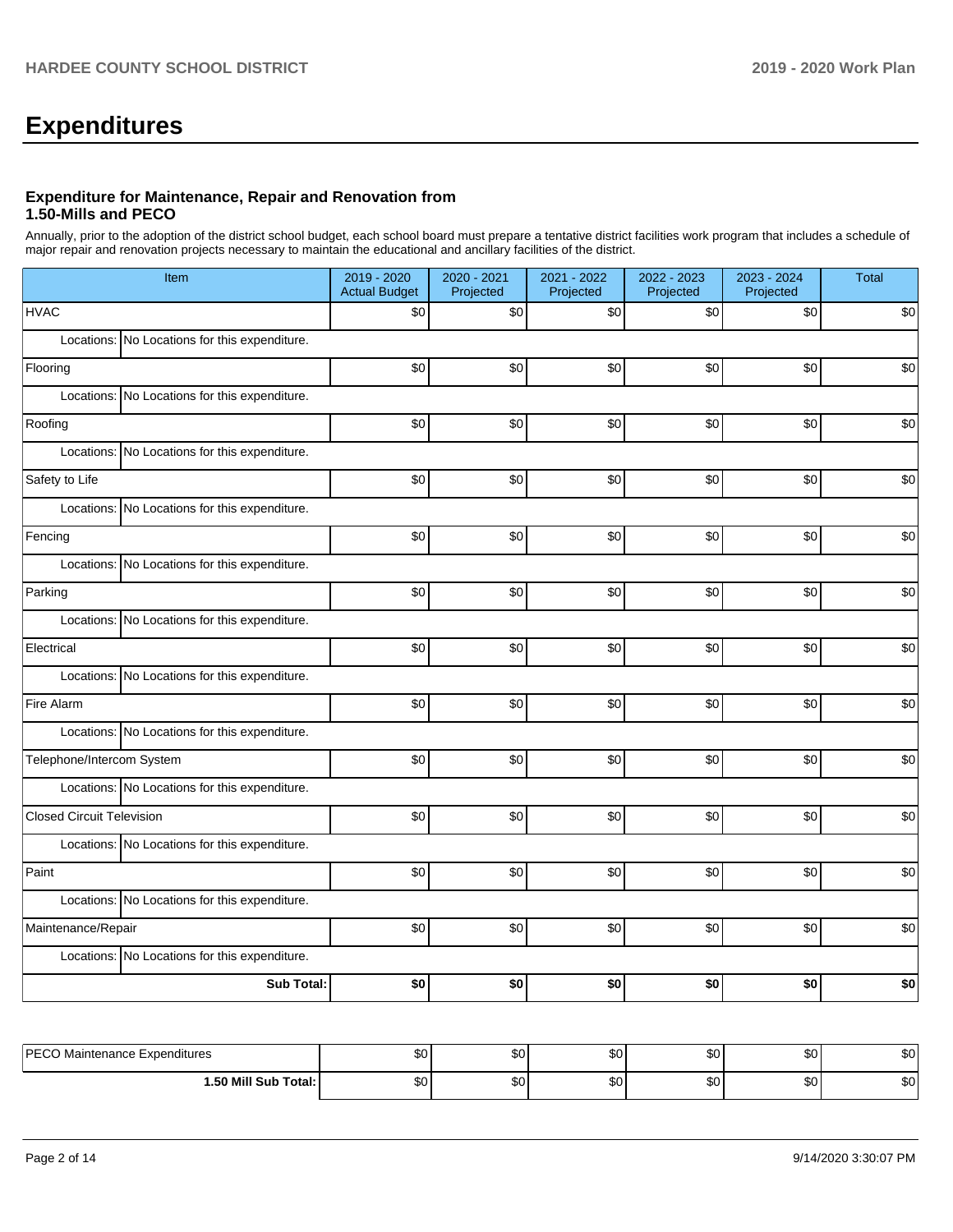No items have been specified.

| .<br>ı otal<br>. | . .<br>⊸o∪∴ | SO. | . .<br>- | SO. | 50 | 50. |
|------------------|-------------|-----|----------|-----|----|-----|
|                  |             |     |          |     |    |     |

### **Local 1.50 Mill Expenditure For Maintenance, Repair and Renovation**

Anticipated expenditures expected from local funding sources over the years covered by the current work plan.

| Item                                                         | 2019 - 2020<br><b>Actual Budget</b> | 2020 - 2021<br>Projected | 2021 - 2022<br>Projected | 2022 - 2023<br>Projected | 2023 - 2024<br>Projected | <b>Total</b> |
|--------------------------------------------------------------|-------------------------------------|--------------------------|--------------------------|--------------------------|--------------------------|--------------|
| Remaining Maint and Repair from 1.5 Mills                    | \$0                                 | \$0                      | \$0                      | \$0                      | \$0                      | \$0          |
| Maintenance/Repair Salaries                                  | \$0                                 | \$0                      | \$0                      | \$0                      | \$0                      | \$0          |
| <b>School Bus Purchases</b>                                  | \$249,170                           | \$250,000                | \$250,000                | \$500,000                | \$375,000                | \$1,624,170  |
| <b>Other Vehicle Purchases</b>                               | \$130,499                           | \$25,000                 | \$25,000                 | \$25,000                 | \$25,000                 | \$230,499    |
| <b>Capital Outlay Equipment</b>                              | \$732,825                           | \$300,000                | \$300,000                | \$300,000                | \$300,000                | \$1,932,825  |
| Rent/Lease Payments                                          | \$0                                 | \$0                      | \$0                      | \$0                      | \$0                      | \$0          |
| <b>COP Debt Service</b>                                      | \$0                                 | \$0                      | \$0                      | \$0                      | \$0                      | \$0          |
| Rent/Lease Relocatables                                      | \$21,473                            | \$22,000                 | \$22,000                 | \$22,000                 | \$22,000                 | \$109,473    |
| <b>Environmental Problems</b>                                | \$0                                 | \$0                      | \$0                      | \$0                      | \$0                      | \$0          |
| s.1011.14 Debt Service                                       | \$0                                 | \$0                      | \$0                      | \$0                      | \$0                      | \$0          |
| Special Facilities Construction Account                      | \$0                                 | \$0                      | \$0                      | \$0                      | \$0                      | \$0          |
| Premiums for Property Casualty Insurance - 1011.71<br>(4a,b) | \$289,710                           | \$290,000                | \$290,000                | \$290,000                | \$290,000                | \$1,449,710  |
| Qualified School Construction Bonds (QSCB)                   | \$0                                 | \$0                      | \$0                      | \$0                      | \$0                      | \$0          |
| Qualified Zone Academy Bonds (QZAB)                          | \$0                                 | \$0                      | \$0                      | \$0                      | \$0                      | \$0          |
| <b>HVAC</b> renovations as needed                            | \$0                                 | \$65,000                 | \$63,000                 | \$63,000                 | \$100,000                | \$291,000    |
| Flooring                                                     | \$60,000                            | \$20,000                 | \$20,000                 | \$20,000                 | \$20,000                 | \$140,000    |
| Renovate old Jr. High                                        | \$0                                 | \$66,520                 | \$61,896                 | \$63,156                 | \$158,428                | \$350,000    |
| Allowable transfer to GF for maint, repairs                  | \$752,290                           | \$710,000                | \$710,000                | \$710,000                | \$710,000                | \$3,592,290  |
| Roofing as needed (Districtwide)                             | \$0                                 | \$65,000                 | \$63,000                 | \$63,000                 | \$100,000                | \$291,000    |
| <b>Generator for District IT</b>                             | \$30,500                            | \$0                      | \$0                      | \$0                      | \$0                      | \$30,500     |
| Generator for Transportation                                 | \$30,500                            | \$0                      | \$0                      | \$0                      | \$0                      | \$30,500     |
| Shade structure at N. Wauchula Elem                          | \$15,000                            | \$0                      | \$0                      | \$0                      | \$0                      | \$15,000     |
| <b>Local Expenditure Totals:</b>                             | \$2,311,967                         | \$1,813,520              | \$1,804,896              | \$2,056,156              | \$2,100,428              | \$10,086,967 |

# **Revenue**

# **1.50 Mill Revenue Source**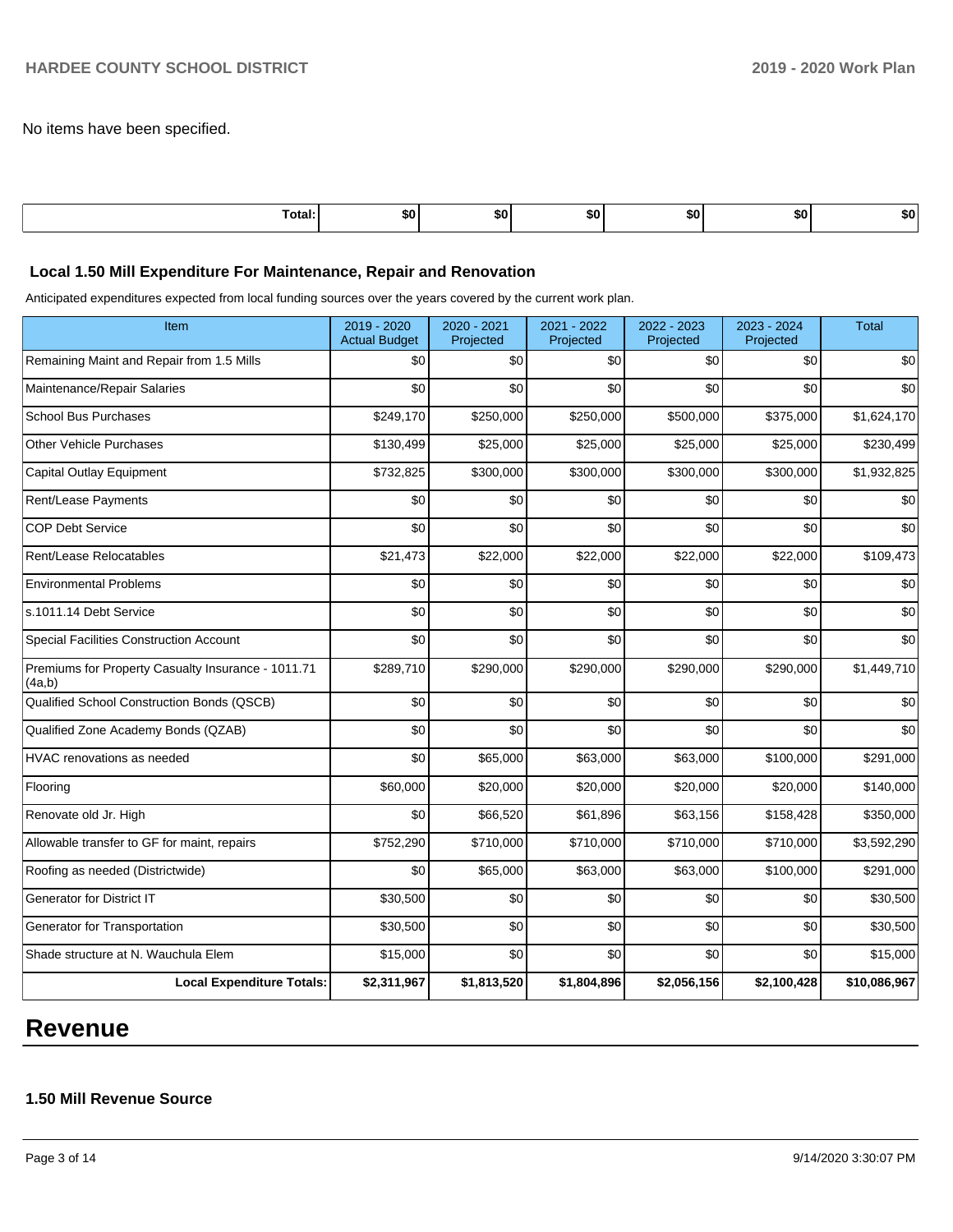Schedule of Estimated Capital Outlay Revenue from each currently approved source which is estimated to be available for expenditures on the projects included in the tentative district facilities work program. All amounts are NET after considering carryover balances, interest earned, new COP's, 1011.14 and 1011.15 loans, etc. Districts cannot use 1.5-Mill funds for salaries except for those explicitly associated with maintenance/repair projects. (1011.71 (5), F.S.)

| Item                                                                                | Fund | $2019 - 2020$<br><b>Actual Value</b> | $2020 - 2021$<br>Projected | 2021 - 2022<br>Projected | $2022 - 2023$<br>Projected | $2023 - 2024$<br>Projected | Total           |
|-------------------------------------------------------------------------------------|------|--------------------------------------|----------------------------|--------------------------|----------------------------|----------------------------|-----------------|
| $(1)$ Non-exempt property<br>lassessed valuation                                    |      | \$1,748,195,123                      | \$1,769,204,187            | \$1,841,065,370          | \$1,918,915,085            | \$1,998,141,990            | \$9,275,521,755 |
| $(2)$ The Millage projected for<br>discretionary capital outlay per<br>ls.1011.71   |      | 1.50                                 | 1.50                       | 1.50                     | 1.50                       | 1.50                       |                 |
| $(3)$ Full value of the 1.50-Mill<br>discretionary capital outlay per<br>ls.1011.71 |      | \$2,936,968                          | \$2,972,263                | \$3,092,990              | \$3,223,777                | \$3,356,879                | \$15,582,877    |
| $(4)$ Value of the portion of the 1.50<br>-Mill ACTUALLY levied                     | 370  | \$2.517.401                          | \$2.547.654                | \$2,651,134              | \$2,763,238                | \$2,877,324                | \$13,356,751    |
| $(5)$ Difference of lines $(3)$ and $(4)$                                           |      | \$419,567                            | \$424,609                  | \$441,856                | \$460,539                  | \$479,555                  | \$2,226,126     |

## **PECO Revenue Source**

The figure in the row designated "PECO Maintenance" will be subtracted from funds available for new construction because PECO maintenance dollars cannot be used for new construction.

| Item                                 | Fund | 2019 - 2020<br><b>Actual Budget</b> | 2020 - 2021<br>Projected | 2021 - 2022<br>Projected | $2022 - 2023$<br>Projected | 2023 - 2024<br>Projected | Total            |
|--------------------------------------|------|-------------------------------------|--------------------------|--------------------------|----------------------------|--------------------------|------------------|
| <b>IPECO New Construction</b>        | 340  | \$0                                 | \$٥Ι                     | \$0                      | \$0                        | \$0                      | \$0              |
| <b>PECO Maintenance Expenditures</b> |      | \$0                                 | \$٥Ι                     | \$0                      | \$0 <sub>1</sub>           | \$0                      | \$0 <sub>1</sub> |
|                                      |      | \$0                                 | \$0                      | \$0                      | \$0                        | \$0                      | \$0              |

## **CO & DS Revenue Source**

Revenue from Capital Outlay and Debt Service funds.

| <b>Item</b>                              | Fund | 2019 - 2020<br><b>Actual Budget</b> | 2020 - 2021<br>Projected | 2021 - 2022<br>Projected | 2022 - 2023<br>Projected | $2023 - 2024$<br>Projected | Total     |
|------------------------------------------|------|-------------------------------------|--------------------------|--------------------------|--------------------------|----------------------------|-----------|
| CO & DS Cash Flow-through<br>Distributed | 360  | \$113.649                           | \$113.649                | \$113.649                | \$113.649                | \$113,649                  | \$568,245 |
| CO & DS Interest on<br>Undistributed CO  | 360  | \$3,369                             | \$3,369                  | \$3,369                  | \$3,369                  | \$3,369                    | \$16,845  |
|                                          |      | \$117,018                           | \$117,018                | \$117,018                | \$117.018                | \$117,018                  | \$585,090 |

### **Fair Share Revenue Source**

Nothing reported for this section. All legally binding commitments for proportionate fair-share mitigation for impacts on public school facilities must be included in the 5-year district work program.

## **Sales Surtax Referendum**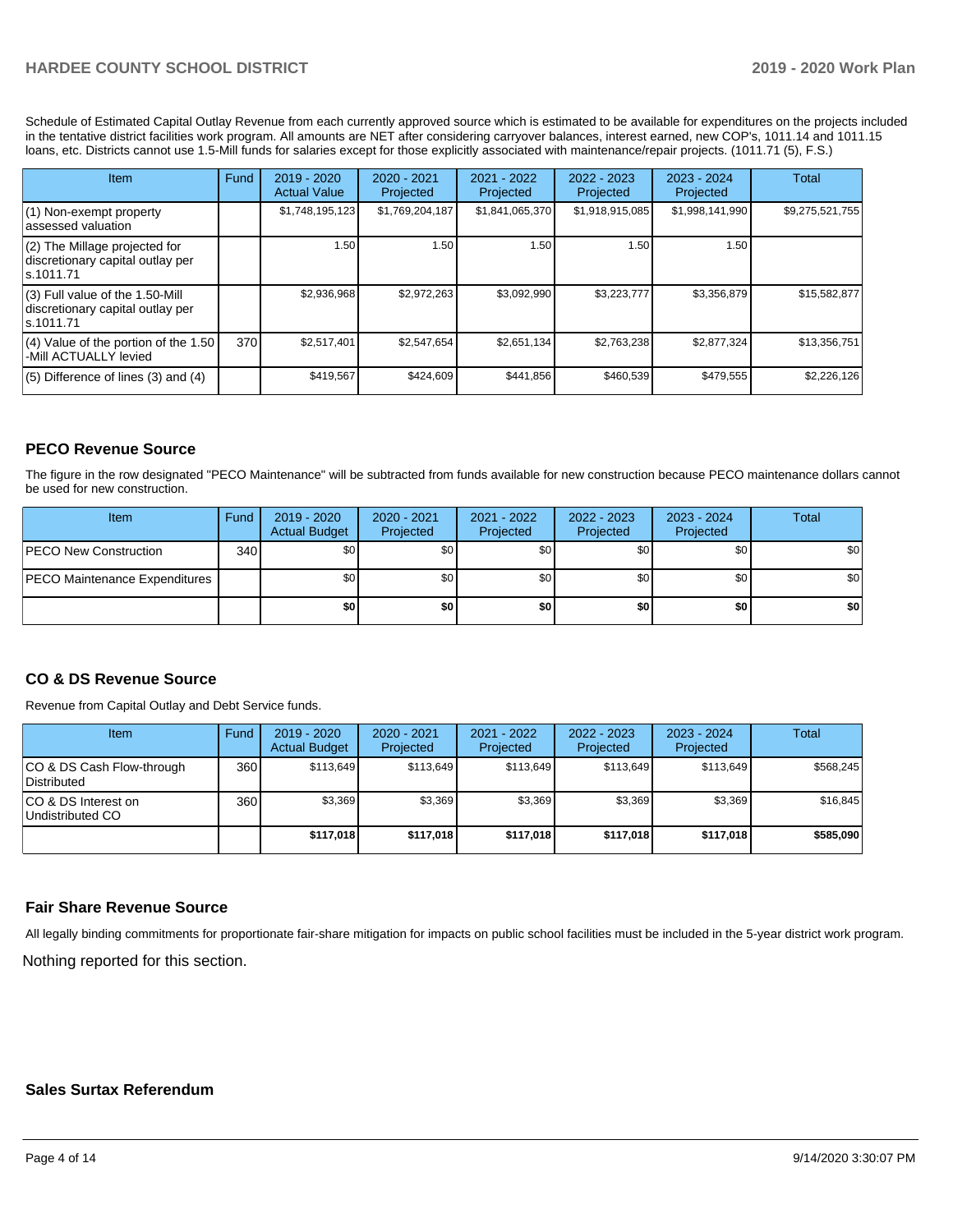Specific information about any referendum for a 1-cent or ½-cent surtax referendum during the previous year.

**Did the school district hold a surtax referendum during the past fiscal year 2018 - 2019?**

No

## **Additional Revenue Source**

Any additional revenue sources

| Item                                                                                                                      | 2019 - 2020<br><b>Actual Value</b> | 2020 - 2021<br>Projected | 2021 - 2022<br>Projected | 2022 - 2023<br>Projected | 2023 - 2024<br>Projected | <b>Total</b> |
|---------------------------------------------------------------------------------------------------------------------------|------------------------------------|--------------------------|--------------------------|--------------------------|--------------------------|--------------|
| Proceeds from a s.1011.14/15 F.S. Loans                                                                                   | \$0                                | \$0                      | \$0                      | \$0                      | \$0                      | \$0          |
| District Bonds - Voted local bond<br>referendum proceeds per s.9, Art VII<br><b>State Constitution</b>                    | \$0                                | \$0                      | \$0                      | \$0                      | \$0                      | \$0          |
| Proceeds from Special Act Bonds                                                                                           | \$0                                | \$0                      | \$0                      | \$0                      | \$0                      | \$0          |
| Estimated Revenue from CO & DS Bond<br>Sale                                                                               | \$0                                | \$0                      | \$0                      | \$0                      | \$0                      | \$0          |
| Proceeds from Voted Capital<br>Improvements millage                                                                       | \$0                                | \$0                      | \$0                      | \$0                      | \$0                      | \$0          |
| Other Revenue for Other Capital Projects                                                                                  | \$414,863                          | \$0                      | \$0                      | \$0                      | \$0                      | \$414,863    |
| Proceeds from 1/2 cent sales surtax<br>authorized by school board                                                         | \$0                                | \$0                      | \$0                      | \$0                      | \$0                      | \$0          |
| Proceeds from local governmental<br>infrastructure sales surtax                                                           | \$0                                | \$0                      | \$0                      | \$0                      | \$0                      | \$0          |
| Proceeds from Certificates of<br>Participation (COP's) Sale                                                               | \$0                                | \$0                      | \$0                      | \$0                      | \$0                      | \$0          |
| Classrooms First Bond proceeds amount<br>authorized in FY 1997-98                                                         | \$0                                | \$0                      | \$0                      | \$0                      | \$0                      | \$0          |
| Classrooms for Kids                                                                                                       | \$0                                | \$0                      | \$0                      | \$0                      | \$0                      | \$0          |
| <b>District Equity Recognition</b>                                                                                        | \$0                                | \$0                      | \$0                      | \$0                      | \$0                      | \$0          |
| <b>Federal Grants</b>                                                                                                     | \$0                                | \$0                      | \$0                      | \$0                      | \$0                      | \$0          |
| Proportionate share mitigation (actual<br>cash revenue only, not in kind donations)                                       | \$0                                | \$0                      | \$0                      | \$0                      | \$0                      | \$0          |
| Impact fees received                                                                                                      | \$0                                | \$0                      | \$0                      | \$0                      | \$0                      | \$0          |
| Private donations                                                                                                         | \$0                                | \$0                      | \$0                      | \$0                      | \$0                      | \$0          |
| Grants from local governments or not-for-<br>profit organizations                                                         | \$0                                | \$0                      | \$0                      | \$0                      | \$0                      | \$0          |
| Interest, Including Profit On Investment                                                                                  | \$968                              | \$1,000                  | \$1,000                  | \$1,000                  | \$1,000                  | \$4,968      |
| Revenue from Bonds pledging proceeds<br>from 1 cent or 1/2 cent Sales Surtax                                              | \$0                                | \$0                      | \$0                      | \$0                      | \$0                      | \$0          |
| <b>Total Fund Balance Carried Forward</b>                                                                                 | \$496,765                          | \$0                      | \$163,592                | \$0                      | \$0                      | \$660,357    |
| General Capital Outlay Obligated Fund<br><b>Balance Carried Forward From Total</b><br><b>Fund Balance Carried Forward</b> | \$0                                | \$0                      | \$0                      | \$0                      | \$0                      | \$0          |
| <b>Special Facilities Construction Account</b>                                                                            | \$0                                | \$0                      | \$0                      | \$0                      | \$0                      | \$0          |
| One Cent - 1/2 Cent Sales Surtax Debt<br>Service From Total Fund Balance Carried<br>Forward                               | \$0                                | \$0                      | \$0                      | \$0                      | \$0                      | \$0          |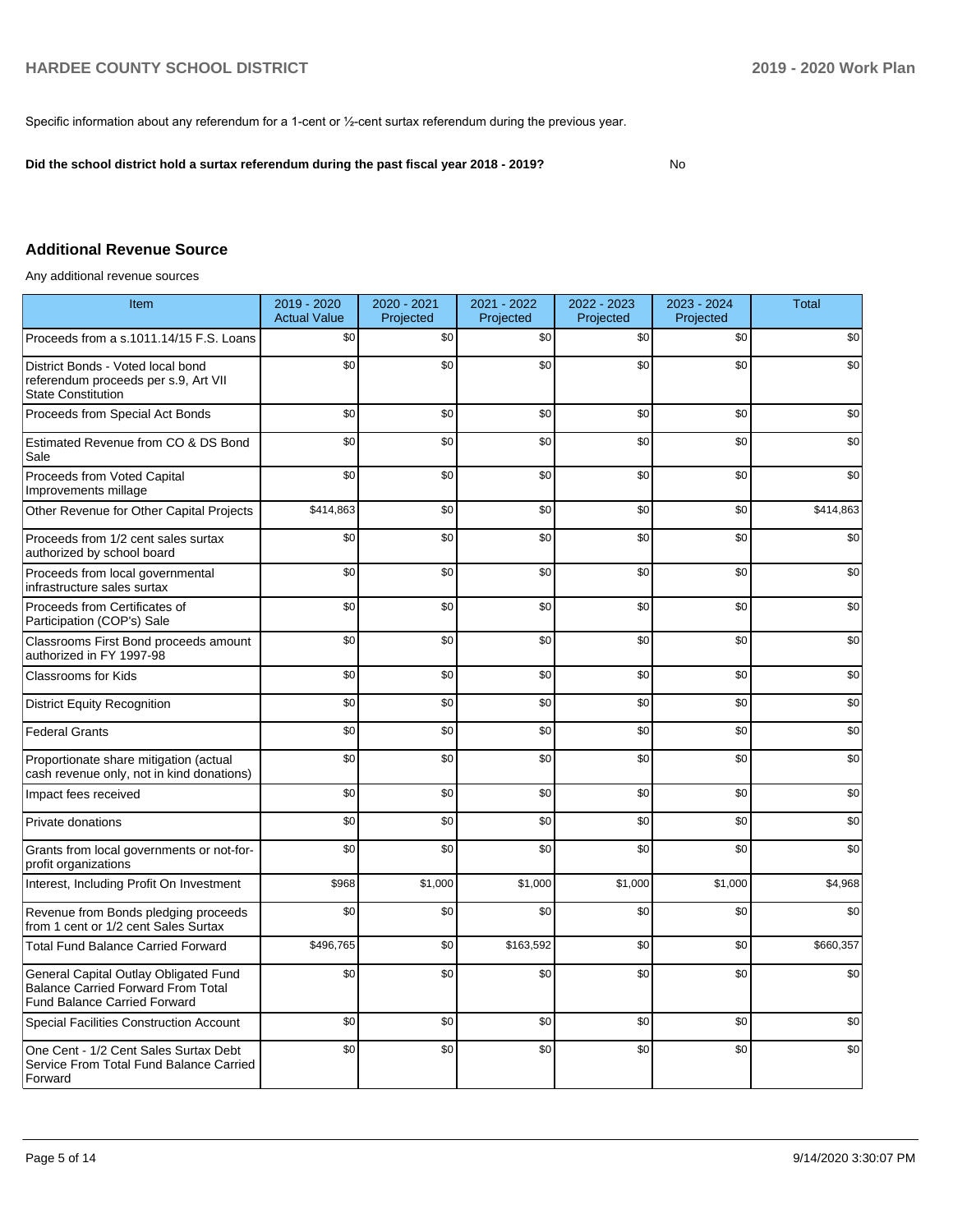| Capital Outlay Projects Funds Balance<br>Carried Forward From Total Fund<br><b>Balance Carried Forward</b> | SO I      | \$٥Ι    | \$0       | \$0     | \$0     | ا 30        |
|------------------------------------------------------------------------------------------------------------|-----------|---------|-----------|---------|---------|-------------|
| <b>Subtotal</b>                                                                                            | \$912,596 | \$1,000 | \$164.592 | \$1.000 | \$1.000 | \$1.080.188 |

# **Total Revenue Summary**

| <b>Item Name</b>                                                  | 2019 - 2020<br><b>Budget</b> | $2020 - 2021$<br>Projected | $2021 - 2022$<br>Projected | $2022 - 2023$<br>Projected | $2023 - 2024$<br>Projected | <b>Five Year Total</b> |
|-------------------------------------------------------------------|------------------------------|----------------------------|----------------------------|----------------------------|----------------------------|------------------------|
| Local 1.5 Mill Discretionary Capital Outlay<br><b>Revenue</b>     | \$2,517,401                  | \$2,547,654                | \$2,651,134                | \$2,763,238                | \$2,877,324                | \$13,356,751           |
| <b>PECO</b> and 1.5 Mill Maint and Other 1.5<br>Mill Expenditures | (\$2,311,967)                | (\$1,813,520)              | (\$1,804,896)              | (\$2,056,156)              | (\$2,100,428)              | (\$10,086,967)         |
| <b>PECO Maintenance Revenue</b>                                   | \$0                          | \$0 <sub>1</sub>           | \$0                        | \$0                        | \$0                        | \$0                    |
| <b>Available 1.50 Mill for New</b><br><b>Construction</b>         | \$205,434                    | \$734,134                  | \$846,238                  | \$707,082                  | \$776,896                  | \$3,269,784            |

| <b>Item Name</b>                     | $2019 - 2020$<br><b>Budget</b> | 2020 - 2021<br>Projected | 2021 - 2022<br>Projected | 2022 - 2023<br>Projected | 2023 - 2024<br>Projected | <b>Five Year Total</b> |
|--------------------------------------|--------------------------------|--------------------------|--------------------------|--------------------------|--------------------------|------------------------|
| ICO & DS Revenue                     | \$117,018                      | \$117,018                | \$117.018                | \$117,018                | \$117,018                | \$585,090              |
| <b>PECO New Construction Revenue</b> | \$0 <sub>1</sub>               | \$0                      | \$0                      | \$0                      | \$0 <sub>1</sub>         | \$0                    |
| Other/Additional Revenue             | \$912,596                      | \$1,000                  | \$164,592                | \$1,000                  | \$1,000                  | \$1,080,188            |
| <b>Total Additional Revenuel</b>     | \$1,029,614                    | \$118,018                | \$281.610                | \$118,018                | \$118,018                | \$1,665,278            |
| <b>Total Available Revenue</b>       | \$1,235,048                    | \$852.152                | \$1,127,848              | \$825,100                | \$894.914                | \$4,935,062            |

# **Project Schedules**

## **Capacity Project Schedules**

A schedule of capital outlay projects necessary to ensure the availability of satisfactory classrooms for the projected student enrollment in K-12 programs.

|                            |                                     | <b>Planned Cost:</b> | \$0         | \$762,152   | \$1,037,848   | \$0           | \$0         | \$1,800,000     |        |
|----------------------------|-------------------------------------|----------------------|-------------|-------------|---------------|---------------|-------------|-----------------|--------|
|                            |                                     |                      |             |             |               |               |             |                 |        |
|                            |                                     | Gross Sq Ft:         | 0           | 0           | 10,800        |               |             | 10,800          |        |
|                            | <b>Total Classrooms:</b>            |                      | 0           |             |               |               |             |                 |        |
|                            | <b>Student Stations:</b>            |                      | 0           |             | 175           |               |             | 175             |        |
| 10 room addition           | <b>HARDEE SENIOR</b><br><b>HIGH</b> | Planned<br>Cost:     | \$0         | \$762,152   | \$1,037,848   | \$0           | \$0         | \$1,800,000 Yes |        |
| <b>Project Description</b> | Location                            |                      | 2019 - 2020 | 2020 - 2021 | $2021 - 2022$ | $2022 - 2023$ | 2023 - 2024 | Total           | Funded |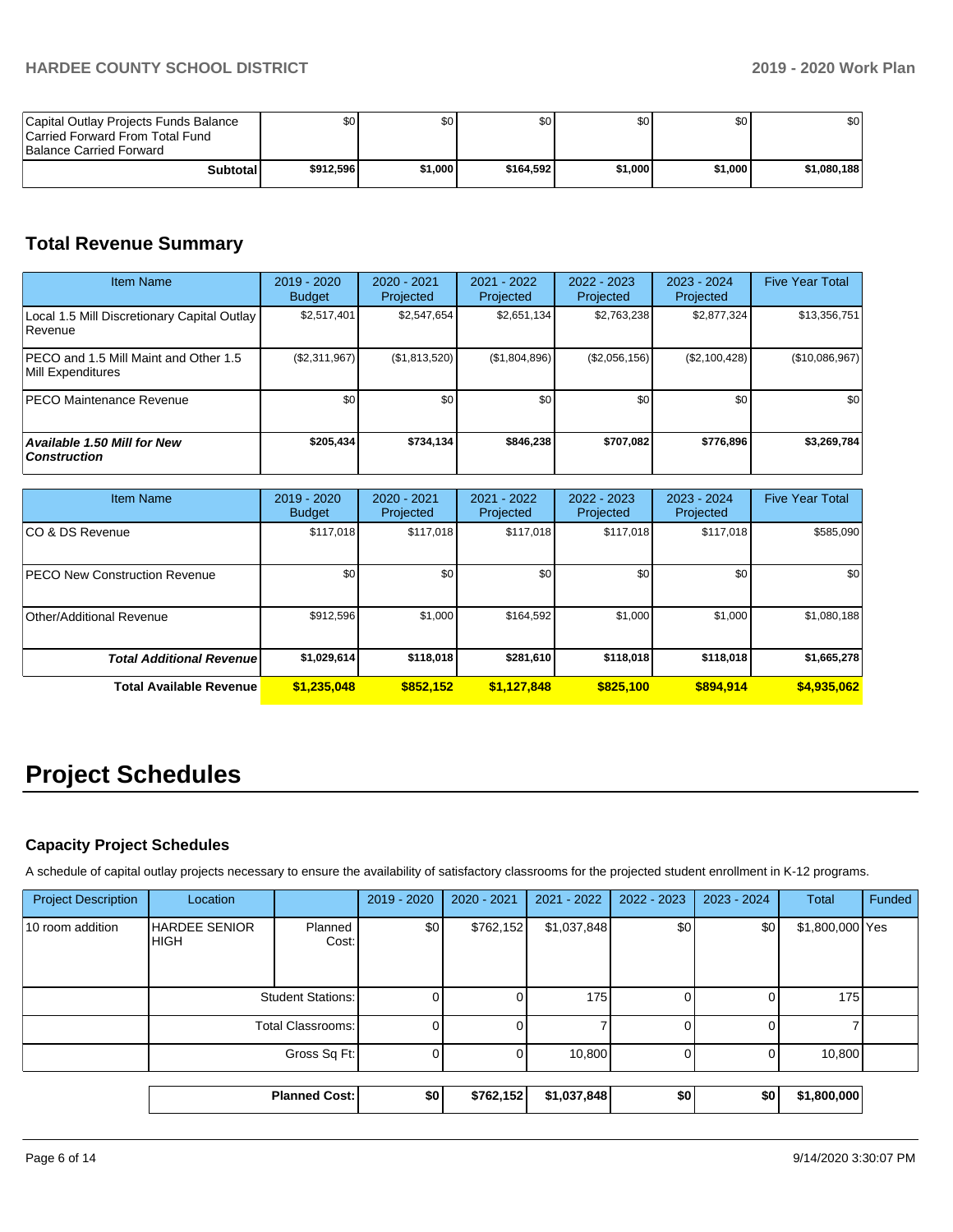| <b>Student Stations:</b> |  | 175    |  | 175    |
|--------------------------|--|--------|--|--------|
| <b>Total Classrooms:</b> |  |        |  |        |
| Gross Sq Ft:             |  | 10,800 |  | 10,800 |

## **Other Project Schedules**

Major renovations, remodeling, and additions of capital outlay projects that do not add capacity to schools.

| <b>Project Description</b>                                                                           | Location                                                                   | 2019 - 2020<br><b>Actual Budget</b> | 2020 - 2021<br>Projected | 2021 - 2022<br>Projected | 2022 - 2023<br>Projected | 2023 - 2024<br>Projected | <b>Total</b>  | Funded |
|------------------------------------------------------------------------------------------------------|----------------------------------------------------------------------------|-------------------------------------|--------------------------|--------------------------|--------------------------|--------------------------|---------------|--------|
| Cafeteria remodel                                                                                    | <b>BOWLING GREEN</b><br>ELEMENTARY                                         | \$30,000                            | \$0                      | \$0                      | \$0                      | \$0                      | \$30,000 Yes  |        |
| Renovate student bathrooms                                                                           | <b>ZOLFO ELEMENTARY</b>                                                    | \$15,000                            | \$0                      | \$0                      | \$0                      | \$0                      | \$15,000 Yes  |        |
| Renovate auditorium roof                                                                             | <b>HARDEE SENIOR HIGH</b>                                                  | \$13,130                            | \$0                      | \$0                      | \$0                      | \$0                      | \$13,130 Yes  |        |
| Front office remodel                                                                                 | WAUCHULA<br><b>ELEMENTARY</b>                                              | \$25,319                            | \$0                      | \$0                      | \$0                      | \$0                      | \$25,319 Yes  |        |
| Renovations as needed                                                                                | <b>HARDEE COUNTY</b><br><b>COMMUNITY &amp;</b><br><b>RECREATION CENTER</b> | \$14,000                            | \$0                      | \$0                      | \$0                      | \$0                      | \$14,000 Yes  |        |
| Renovate ten room building for<br>use by WES 5th grade (5<br>rooms), 3 resource rooms and<br>2 labs. | <b>WAUCHULA</b><br><b>ELEMENTARY</b>                                       | \$64,900                            | \$0                      | \$0                      | \$735,100                | \$0                      | \$800,000 Yes |        |
| Added to reserves                                                                                    | <b>HARDEE</b><br>SUPERINTENDENT'S<br>OFFICE                                | \$0                                 | \$0                      | \$0                      | \$0                      | \$894,914                | \$894,914 Yes |        |
| Renovate main water supply<br>line.                                                                  | <b>NORTH WAUCHULA</b><br>ELEMENTARY                                        | \$30,859                            | \$0                      | \$0                      | \$0                      | \$0                      | \$30,859 Yes  |        |
| Cafeteria remodel                                                                                    | <b>HILLTOP</b><br>ELEMENTARY/HARDEE<br><b>JUNIOR HIGH</b>                  | \$230,000                           | \$0                      | \$0                      | \$0                      | \$0                      | \$230,000 Yes |        |
| Electrical upgrade                                                                                   | HARDEE SENIOR HIGH                                                         | \$73,907                            | \$0                      | \$0                      | \$0                      | \$0                      | \$73,907 Yes  |        |
| Improvement to student athletic PIONEER ACADEMY<br>area 80' x 90'                                    |                                                                            | \$5.100                             | \$0                      | \$0                      | \$0                      | \$0                      | \$5,100 Yes   |        |
| New ag building                                                                                      | HARDEE SENIOR HIGH                                                         | \$7,840                             | \$0                      | \$0                      | \$0                      | \$0                      | \$7,840 Yes   |        |
| New HVAC in kitchen and<br>dining area                                                               | <b>BOWLING GREEN</b><br>ELEMENTARY                                         | \$100.447                           | \$0                      | \$0                      | \$0                      | \$0                      | \$100,447 Yes |        |
| Re-roof cafeteria                                                                                    | <b>ZOLFO ELEMENTARY</b>                                                    | \$238,100                           | \$0                      | \$0                      | \$0                      | \$0                      | \$238,100 Yes |        |
| New flooring in rooms 115-118,<br>hall                                                               | NORTH WAUCHULA<br><b>ELEMENTARY</b>                                        | \$21,000                            | \$0                      | \$0                      | \$0                      | \$0                      | \$21,000 Yes  |        |
| New security fencing and gates                                                                       | <b>HARDEE SENIOR HIGH</b>                                                  | \$63,802                            | \$0                      | \$0                      | \$0                      | \$0                      | \$63,802 Yes  |        |
| New security fencing and gates                                                                       | <b>WAUCHULA</b><br>ELEMENTARY                                              | \$37,172                            | \$0                      | \$0                      | \$0                      | \$0                      | \$37,172 Yes  |        |
| Replace lights in classrooms                                                                         | <b>WAUCHULA</b><br><b>ELEMENTARY</b>                                       | \$38,000                            | \$0                      | \$0                      | \$0                      | \$0                      | \$38,000 Yes  |        |
| Renovate Bobcat Den                                                                                  | <b>WAUCHULA</b><br>ELEMENTARY                                              | \$7,172                             | \$0                      | \$0                      | \$0                      | \$0                      | \$7,172 Yes   |        |
| Renovate student bathrooms                                                                           | <b>WAUCHULA</b><br><b>ELEMENTARY</b>                                       | \$30,600                            | \$0                      | \$0                      | \$0                      | \$0                      | \$30,600 Yes  |        |
| HVAC phased air handler<br>replacement                                                               | <b>HARDEE SENIOR HIGH</b>                                                  | \$88,700                            | \$90,000                 | \$90,000                 | \$90,000                 | \$0                      | \$358,700 Yes |        |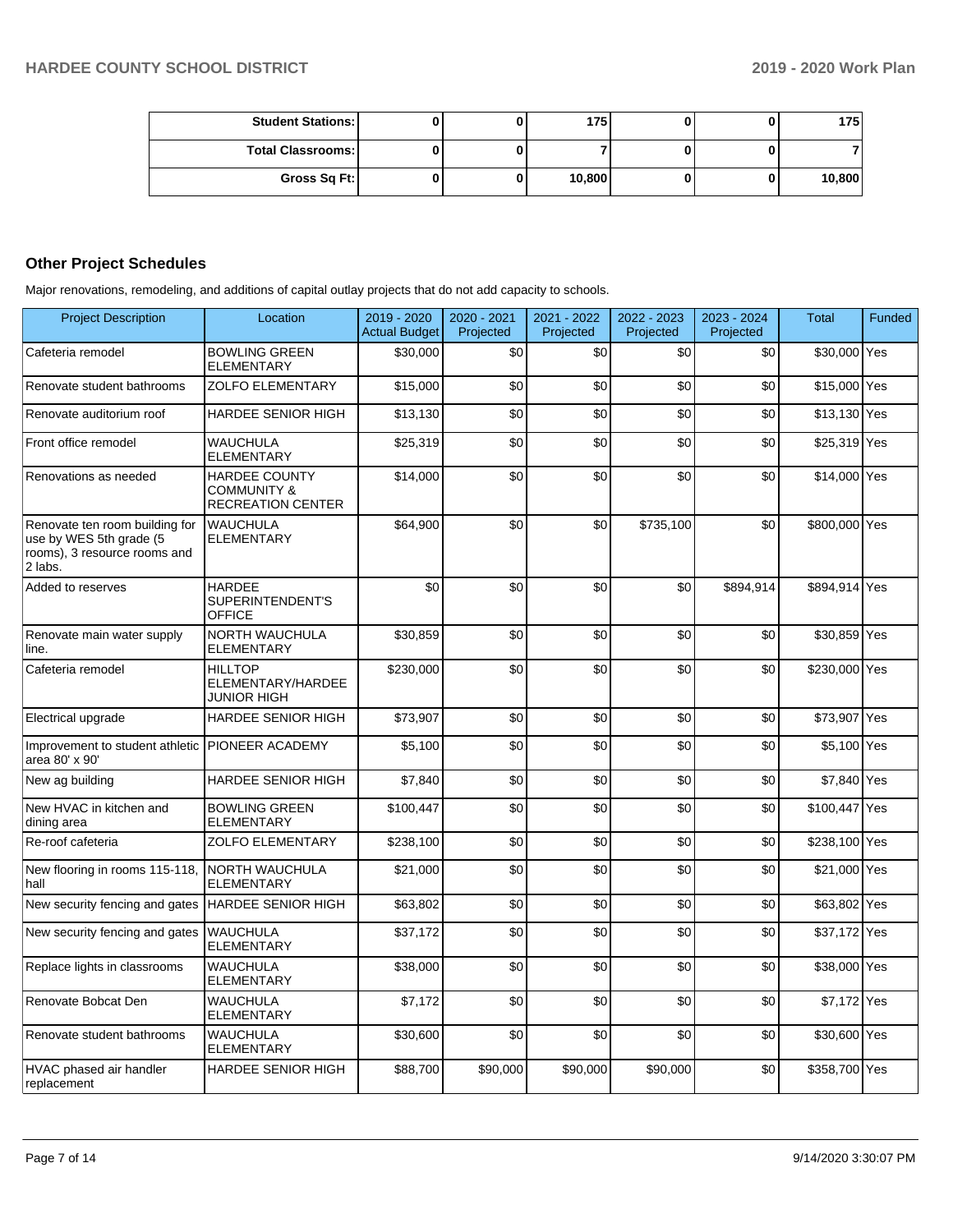| New HVAC for Federal<br>Programs and Board Room | <b>IHARDEE JUNIOR HIGH</b><br>(OLD) | \$100,000   | \$0      | \$0      | \$0       | \$0       | \$100,000 Yes |  |
|-------------------------------------------------|-------------------------------------|-------------|----------|----------|-----------|-----------|---------------|--|
|                                                 |                                     | \$1.235.048 | \$90,000 | \$90,000 | \$825.100 | \$894.914 | \$3,135,062   |  |

## **Additional Project Schedules**

Any projects that are not identified in the last approved educational plant survey.

Nothing reported for this section.

### **Non Funded Growth Management Project Schedules**

Schedule indicating which projects, due to planned development, that CANNOT be funded from current revenues projected over the next five years.

Nothing reported for this section.

# **Tracking**

## **Capacity Tracking**

| Location                                                                   | $2019 -$<br>2020 Satis.<br>Stu. Sta. | Actual<br>$2019 -$<br><b>2020 FISH</b><br>Capacity | Actual<br>$2018 -$<br>2019<br><b>COFTE</b> | # Class<br><b>Rooms</b> | Actual<br>Average<br>$2019 -$<br>2020 Class<br><b>Size</b> | Actual<br>$2019 -$<br>2020<br><b>Utilization</b> | <b>New</b><br>Stu.<br><b>Capacity</b> | <b>New</b><br>Rooms to<br>be<br>Added/Re<br>moved | Projected<br>$2023 -$<br>2024<br><b>COFTE</b> | Projected<br>$2023 -$<br>2024<br>Utilization | Projected<br>$2023 -$<br>2024 Class<br><b>Size</b> |
|----------------------------------------------------------------------------|--------------------------------------|----------------------------------------------------|--------------------------------------------|-------------------------|------------------------------------------------------------|--------------------------------------------------|---------------------------------------|---------------------------------------------------|-----------------------------------------------|----------------------------------------------|----------------------------------------------------|
| <b>HARDEE SENIOR HIGH</b>                                                  | 1,660                                | 1,577                                              | 1,356                                      | 69                      | <b>20</b>                                                  | 86.00 %                                          | 175                                   | 10                                                | 1,374                                         | 78.00 %                                      | 17                                                 |
| <b>HARDEE COMMUNITY</b><br><b>IEDUCATION CENTER</b>                        | $\Omega$                             |                                                    | $\Omega$                                   | $\Omega$                | $\Omega$                                                   | 0.00%                                            | $\Omega$                              | $\Omega$                                          | $\Omega$                                      | 0.00%                                        | $\Omega$                                           |
| <b>BOWLING GREEN</b><br><b>IELEMENTARY</b>                                 | 801                                  | 801                                                | 349                                        | 43                      | 8                                                          | 44.00 %                                          | $\Omega$                              | $\Omega$                                          | 300                                           | 37.00 %                                      | $\overline{7}$                                     |
| <b>ZOLFO ELEMENTARY</b>                                                    | 683                                  | 683                                                | 559                                        | 37                      | 15 <sup>1</sup>                                            | 82.00 %                                          | $\Omega$                              | $\Omega$                                          | 475                                           | 70.00 %                                      | 13                                                 |
| <b>WAUCHULA</b><br><b>IELEMENTARY</b>                                      | 1,064                                | 1,064                                              | 665                                        | 55                      | 12                                                         | 63.00 %                                          | 0                                     | $\Omega$                                          | 600                                           | 56.00 %                                      | 11                                                 |
| INORTH WAUCHULA<br><b>IELEMENTARY</b>                                      | 648                                  | 648                                                | 539                                        | 36                      | 15 <sup>1</sup>                                            | 83.00 %                                          | 0                                     | 0                                                 | 470                                           | 73.00 %                                      | 13                                                 |
| <b>HARDEE COUNTY</b><br><b>COMMUNITY &amp;</b><br><b>RECREATION CENTER</b> | 0                                    |                                                    | 0                                          | $\Omega$                | $\Omega$                                                   | 0.00%                                            | <sup>0</sup>                          | $\Omega$                                          | $\Omega$                                      | 0.00%                                        | $\overline{0}$                                     |
| <b>PIONEER ACADEMY</b>                                                     | 116                                  | 116                                                | 21                                         | 5                       | 4                                                          | 18.00 %                                          |                                       | ∩                                                 | 20                                            | 17.00 %                                      | 4                                                  |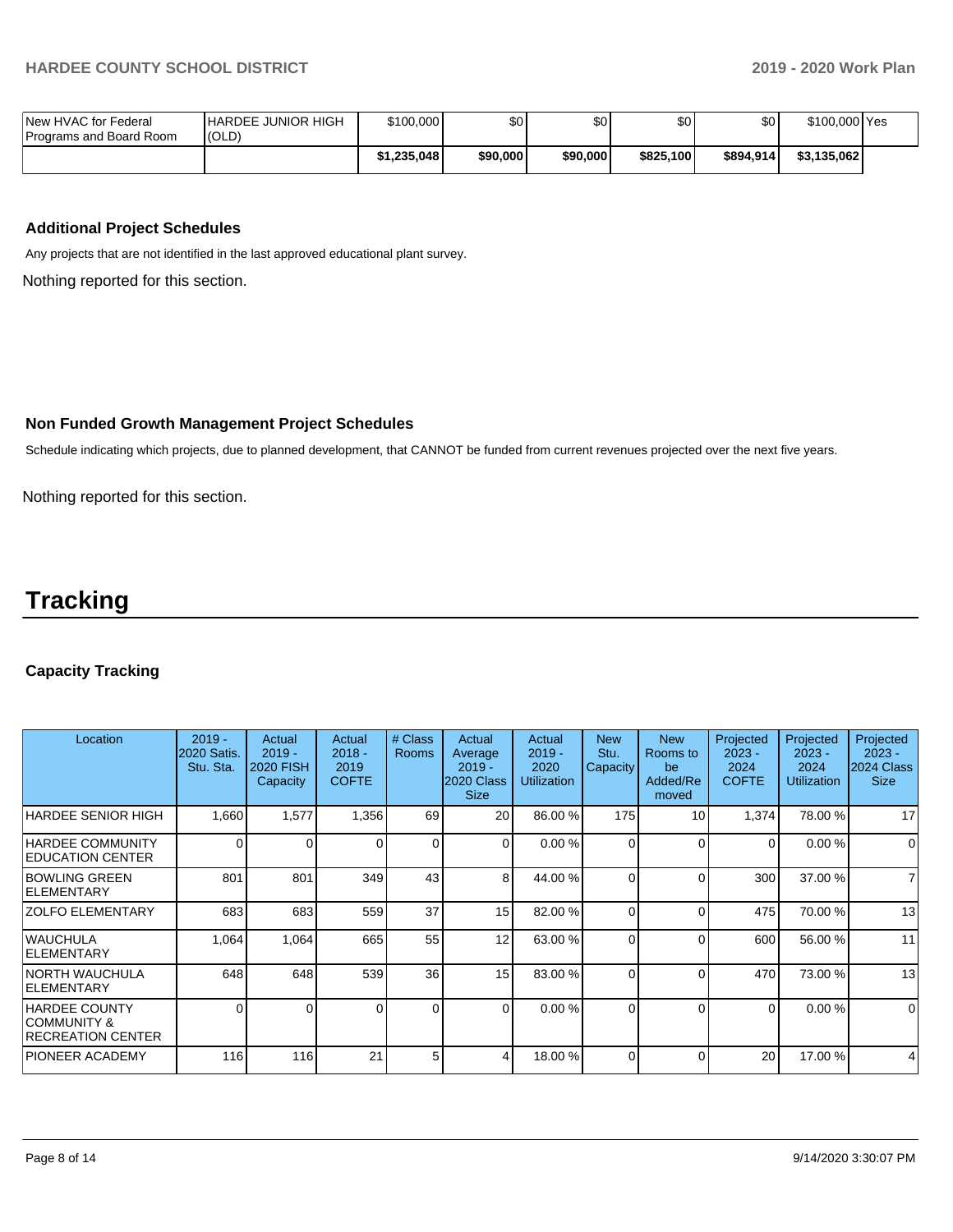| <b>HILLTOP</b><br>IELEMENTARY/HARDEE<br><b>JUNIOR HIGH</b> | ,969  | .7721 | .538  | 90  | 17 <sup>1</sup> | 87.00 % |     |    | $.400 \square$ | 79.00 % | 16 |
|------------------------------------------------------------|-------|-------|-------|-----|-----------------|---------|-----|----|----------------|---------|----|
|                                                            | 6,941 | 6,661 | 5,027 | 335 | 15 I            | 75.47 % | 175 | 10 | 4.639          | 67.86 % | 13 |

The COFTE Projected Total (4,639) for 2023 - 2024 must match the Official Forecasted COFTE Total (4,640) for 2023 - 2024 before this section can be completed. In the event that the COFTE Projected Total does not match the Official forecasted COFTE, then the Balanced Projected COFTE Table should be used to balance COFTE.

| Projected COFTE for 2023 - 2024 |       |
|---------------------------------|-------|
| Elementary (PK-3)               | 1,442 |
| Middle (4-8)                    | 1,815 |
| High (9-12)                     | 1,382 |
|                                 | 4,640 |

| <b>Grade Level Type</b> | <b>Balanced Projected</b><br>COFTE for 2023 - 2024 |
|-------------------------|----------------------------------------------------|
| Elementary (PK-3)       |                                                    |
| Middle (4-8)            |                                                    |
| High (9-12)             |                                                    |
|                         | 4,639                                              |

## **Relocatable Replacement**

Number of relocatable classrooms clearly identified and scheduled for replacement in the school board adopted financially feasible 5-year district work program.

| ∟ocation                               | $2019 - 2020$ | 2020 - 2021 | $2021 - 2022$ | $2022 - 2023$ | 2023 - 2024 | Year 5 Total |
|----------------------------------------|---------------|-------------|---------------|---------------|-------------|--------------|
| <b>Total Relocatable Replacements:</b> |               |             |               |               |             | 0            |

### **Charter Schools Tracking**

Information regarding the use of charter schools.

Nothing reported for this section.

### **Special Purpose Classrooms Tracking**

The number of classrooms that will be used for certain special purposes in the current year, by facility and type of classroom, that the district will, 1), not use for educational purposes, and 2), the co-teaching classrooms that are not open plan classrooms and will be used for educational purposes.

| School                                    | School Type | $\#$ of Elementary $\#$ of Middle 4-8<br>K-3 Classrooms | Classrooms | # of High $9-12$<br>Classrooms | # of $ESE$<br>Classrooms | # of Combo<br><b>Classrooms</b> | Total<br><b>Classrooms</b> |
|-------------------------------------------|-------------|---------------------------------------------------------|------------|--------------------------------|--------------------------|---------------------------------|----------------------------|
| HILLTOP ELEMENTARY/HARDEE<br>IJUNIOR HIGH | Educational |                                                         |            |                                |                          |                                 |                            |
| HARDEE SENIOR HIGH                        | Educational |                                                         |            |                                |                          |                                 |                            |
| IBOWLING GREEN ELEMENTARY                 | Educational |                                                         |            |                                |                          |                                 | 17                         |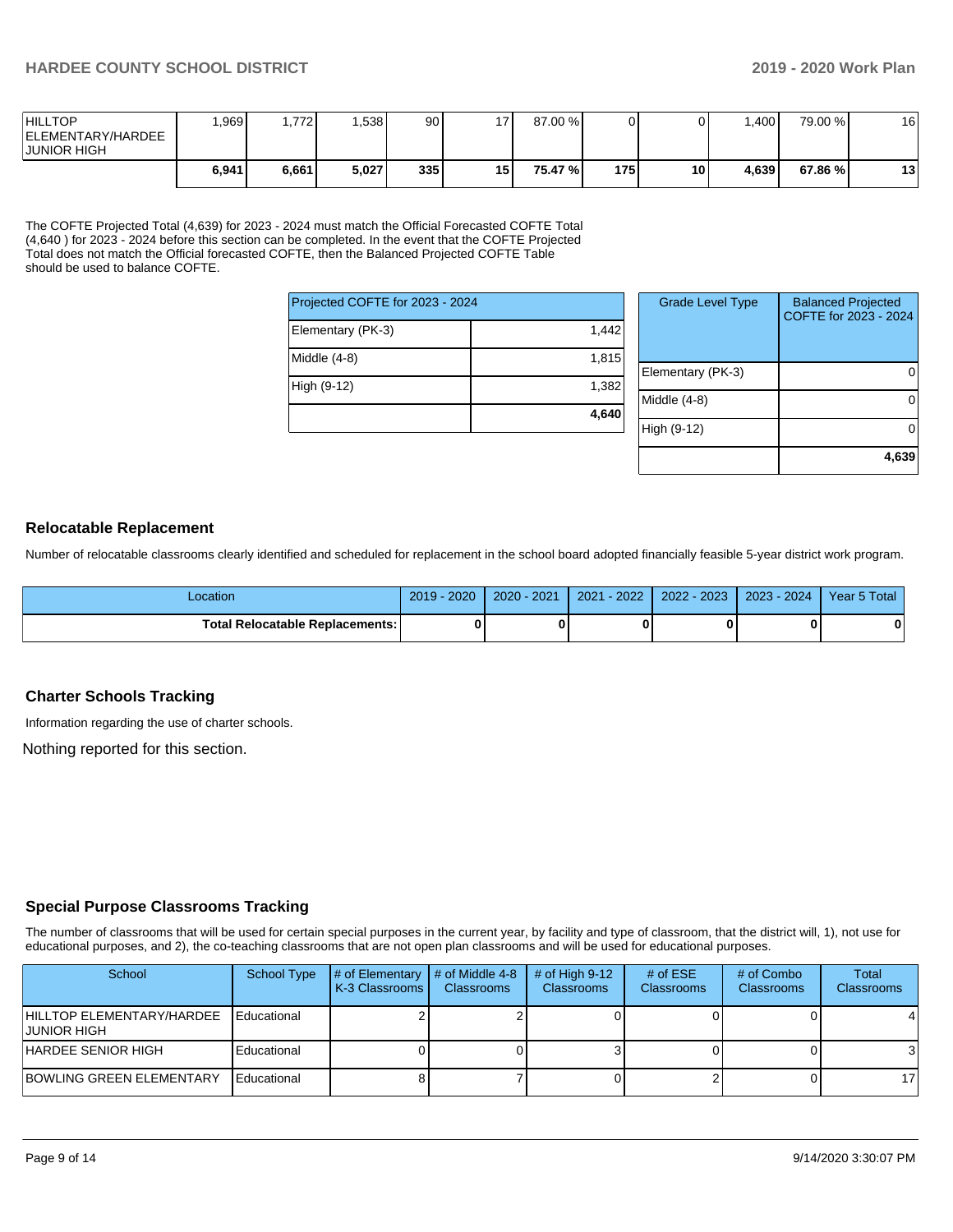| <b>ZOLFO ELEMENTARY</b>      | Educational                          |  |  |                 |
|------------------------------|--------------------------------------|--|--|-----------------|
| WAUCHULA ELEMENTARY          | Educational                          |  |  |                 |
| NORTH WAUCHULA<br>ELEMENTARY | Educational                          |  |  |                 |
| <b>PIONEER ACADEMY</b>       | Educational                          |  |  |                 |
|                              | <b>Total Educational Classrooms:</b> |  |  | 29 <sub>1</sub> |

| School                               | School Type | $\sharp$ of Elementary $\sharp$ of Middle 4-8 $\sharp$ of High 9-12<br><b>K-3 Classrooms I</b> | <b>Classrooms</b> | <b>Classrooms</b> | # of $ESE$<br><b>Classrooms</b> | # of Combo<br>Classrooms | Total<br><b>Classrooms</b> |
|--------------------------------------|-------------|------------------------------------------------------------------------------------------------|-------------------|-------------------|---------------------------------|--------------------------|----------------------------|
| <b>Total Co-Teaching Classrooms:</b> |             |                                                                                                |                   | 0                 |                                 | 0                        | 0                          |

#### **Infrastructure Tracking**

**Necessary offsite infrastructure requirements resulting from expansions or new schools. This section should include infrastructure information related to capacity project schedules and other project schedules (Section 4).** 

Not Specified

**Proposed location of planned facilities, whether those locations are consistent with the comprehensive plans of all affected local governments, and recommendations for infrastructure and other improvements to land adjacent to existing facilities. Provisions of 1013.33(12), (13) and (14) and 1013.36** must be addressed for new facilities planned within the 1st three years of the plan (Section 5).

Not Specified

**Consistent with Comp Plan?** No

## **Net New Classrooms**

The number of classrooms, by grade level and type of construction, that were added during the last fiscal year.

| List the net new classrooms added in the 2018 - 2019 fiscal year.                                                                                       |                              |                                   |                                |                                                                        | List the net new classrooms to be added in the 2019 - 2020 fiscal<br>year. |                          |                                     |                      |
|---------------------------------------------------------------------------------------------------------------------------------------------------------|------------------------------|-----------------------------------|--------------------------------|------------------------------------------------------------------------|----------------------------------------------------------------------------|--------------------------|-------------------------------------|----------------------|
| "Classrooms" is defined as capacity carrying classrooms that are added to increase<br>capacity to enable the district to meet the Class Size Amendment. |                              |                                   |                                | Totals for fiscal year 2019 - 2020 should match totals in Section 15A. |                                                                            |                          |                                     |                      |
| Location                                                                                                                                                | $2018 - 2019$ #<br>Permanent | $2018 - 2019$ #<br><b>Modular</b> | $2018 - 2019$ #<br>Relocatable | $2018 - 2019$<br>Total                                                 | $2019 - 2020$ #<br>Permanent                                               | 2019 - 2020 #<br>Modular | 2019 - 2020 #<br><b>Relocatable</b> | 2019 - 2020<br>Total |
| Elementary (PK-3)                                                                                                                                       |                              |                                   |                                |                                                                        |                                                                            |                          |                                     |                      |
| Middle (4-8)                                                                                                                                            |                              |                                   |                                |                                                                        |                                                                            |                          |                                     |                      |
| High (9-12)                                                                                                                                             |                              |                                   |                                |                                                                        |                                                                            |                          |                                     |                      |
|                                                                                                                                                         |                              |                                   |                                |                                                                        |                                                                            |                          |                                     |                      |

### **Relocatable Student Stations**

Number of students that will be educated in relocatable units, by school, in the current year, and the projected number of students for each of the years in the workplan.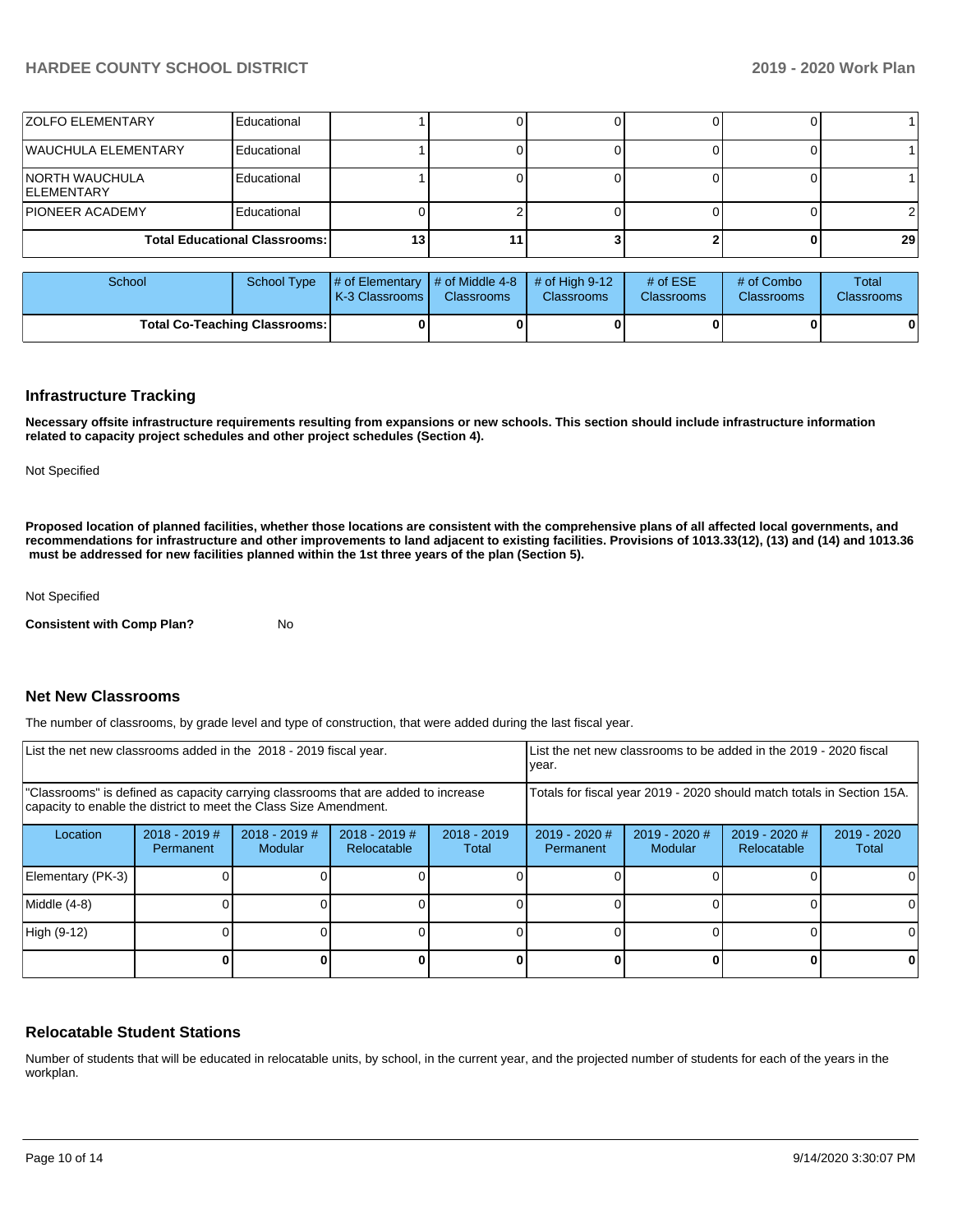## **HARDEE COUNTY SCHOOL DISTRICT 2019 - 2020 Work Plan**

| <b>Site</b>                                            | 2019 - 2020 | 2020 - 2021 | 2021 - 2022 | 2022 - 2023 | 2023 - 2024 | 5 Year Average |
|--------------------------------------------------------|-------------|-------------|-------------|-------------|-------------|----------------|
| HILLTOP ELEMENTARY/HARDEE JUNIOR HIGH                  | 44          |             | 0           | 0           |             | 9              |
| IHARDEE SENIOR HIGH                                    | 250         | 200         | 200         | 200         | 200         | 210            |
| HARDEE COMMUNITY EDUCATION CENTER                      | $\Omega$    |             | 0           | $\Omega$    |             | $\Omega$       |
| <b>BOWLING GREEN ELEMENTARY</b>                        | 144         | 72          | 72          | 72          | 72          | 86             |
| <b>ZOLFO ELEMENTARY</b>                                | $\Omega$    |             | 0           | $\Omega$    | 0           | $\Omega$       |
| WAUCHULA ELEMENTARY                                    | 108         | 54          | 54          | 54          | 54          | 65             |
| NORTH WAUCHULA ELEMENTARY                              | 0           | 0           | 0           | $\Omega$    | 0           | $\Omega$       |
| <b>PIONEER ACADEMY</b>                                 | 116         | 20          | 20          | 20          | 20          | 39             |
| HARDEE COUNTY COMMUNITY & RECREATION<br><b>ICENTER</b> | $\Omega$    |             | 0           | $\Omega$    | 0           | $\Omega$       |
| Totals for HARDEE COUNTY SCHOOL DISTRICT               |             |             |             |             |             |                |
| Total students in relocatables by year.                | 662         | 346         | 346         | 346         | 346         | 409            |
| Total number of COFTE students projected by year.      | 4,917       | 4,865       | 4,804       | 4,730       | 4,640       | 4,791          |

## **Leased Facilities Tracking**

Exising leased facilities and plans for the acquisition of leased facilities, including the number of classrooms and student stations, as reported in the educational plant survey, that are planned in that location at the end of the five year workplan.

Percent in relocatables by year. **13 % 7 % 7 % 7 % 7 % 9 %**

| Location                                               | # of Leased<br>Classrooms 2019 -<br>2020 | <b>FISH Student</b><br><b>Stations</b> | Owner | # of Leased<br>Classrooms 2023 -<br>2024 | <b>FISH Student</b><br><b>Stations</b> |
|--------------------------------------------------------|------------------------------------------|----------------------------------------|-------|------------------------------------------|----------------------------------------|
| HARDEE SENIOR HIGH                                     |                                          |                                        |       | O                                        |                                        |
| <b>BOWLING GREEN ELEMENTARY</b>                        |                                          |                                        |       | 0                                        |                                        |
| <b>ZOLFO ELEMENTARY</b>                                | n                                        |                                        |       | U                                        |                                        |
| WAUCHULA ELEMENTARY                                    | <sup>0</sup>                             |                                        |       | 0                                        | ∩                                      |
| <b>NORTH WAUCHULA ELEMENTARY</b>                       | $\Omega$                                 |                                        |       | 0                                        | ∩                                      |
| HARDEE COUNTY COMMUNITY & RECREATION<br><b>ICENTER</b> | ∩                                        |                                        |       | 0                                        |                                        |
| <b>PIONEER ACADEMY</b>                                 | n                                        |                                        |       | U                                        |                                        |
| HILLTOP ELEMENTARY/HARDEE JUNIOR HIGH                  | ∩                                        |                                        |       | O                                        | ∩                                      |
| HARDEE COMMUNITY EDUCATION CENTER                      | $\Omega$                                 |                                        |       | 0                                        | ∩                                      |
|                                                        | Ω                                        |                                        |       | $\bf{0}$                                 |                                        |

### **Failed Standard Relocatable Tracking**

Relocatable units currently reported by school, from FISH, and the number of relocatable units identified as 'Failed Standards'.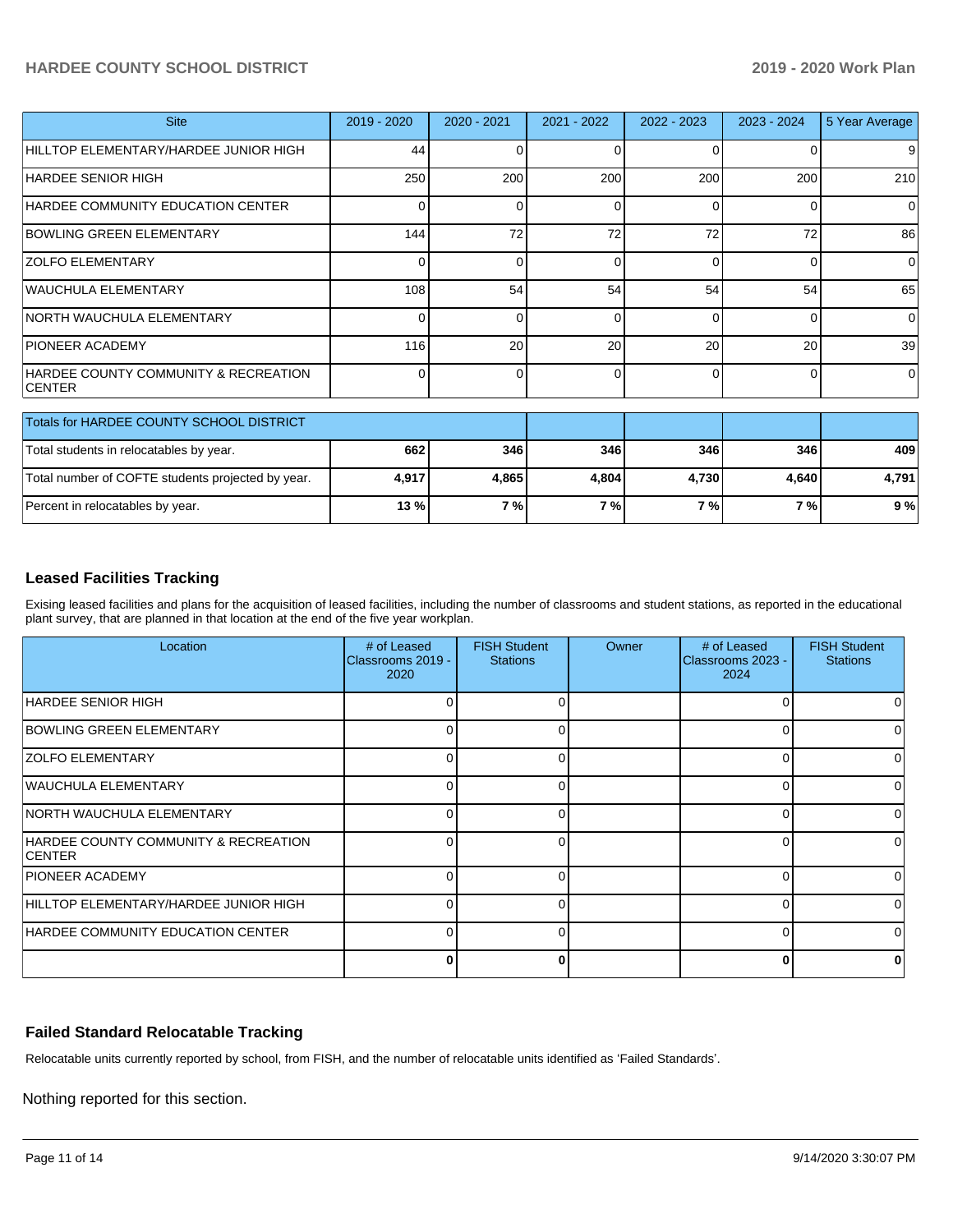# **Planning**

#### **Class Size Reduction Planning**

**Plans approved by the school board that reduce the need for permanent student stations such as acceptable school capacity levels, redistricting, busing, year-round schools, charter schools, magnet schools, public-private partnerships, multitrack scheduling, grade level organization, block scheduling, or other alternatives.**

Hardee County School Board changed zoning for elementary school students in 2006-07 and 2007-08 to assign students to the new Hilltop Elementary school and to relieve overcrowding at other elementary schools.

All elementary schools in Hardee County are designated as public schools of choice with controlled open enrollment.

Hardee County School Board remodeled building #8 for five classrooms at Wauchula Elementary. The building had been used at the adjacent old Jr. High campus. If needed, the Board could authorize remodeling building #10 (5 classrooms, 3 resource rooms and 2 labs) to increase capacity at Wauchula Elementary. Building #10 is currently vacant at the adjacent old Jr. High campus.

#### **School Closure Planning**

**Plans for the closure of any school, including plans for disposition of the facility or usage of facility space, and anticipated revenues.** 

No school closures planned at this time.

# **Long Range Planning**

#### **Ten-Year Maintenance**

District projects and locations regarding the projected need for major renovation, repair, and maintenance projects within the district in years 6-10 beyond the projects plans detailed in the five years covered by the work plan.

Nothing reported for this section.

### **Ten-Year Capacity**

Schedule of capital outlay projects projected to ensure the availability of satisfactory student stations for the projected student enrollment in K-12 programs for the future 5 years beyond the 5-year district facilities work program.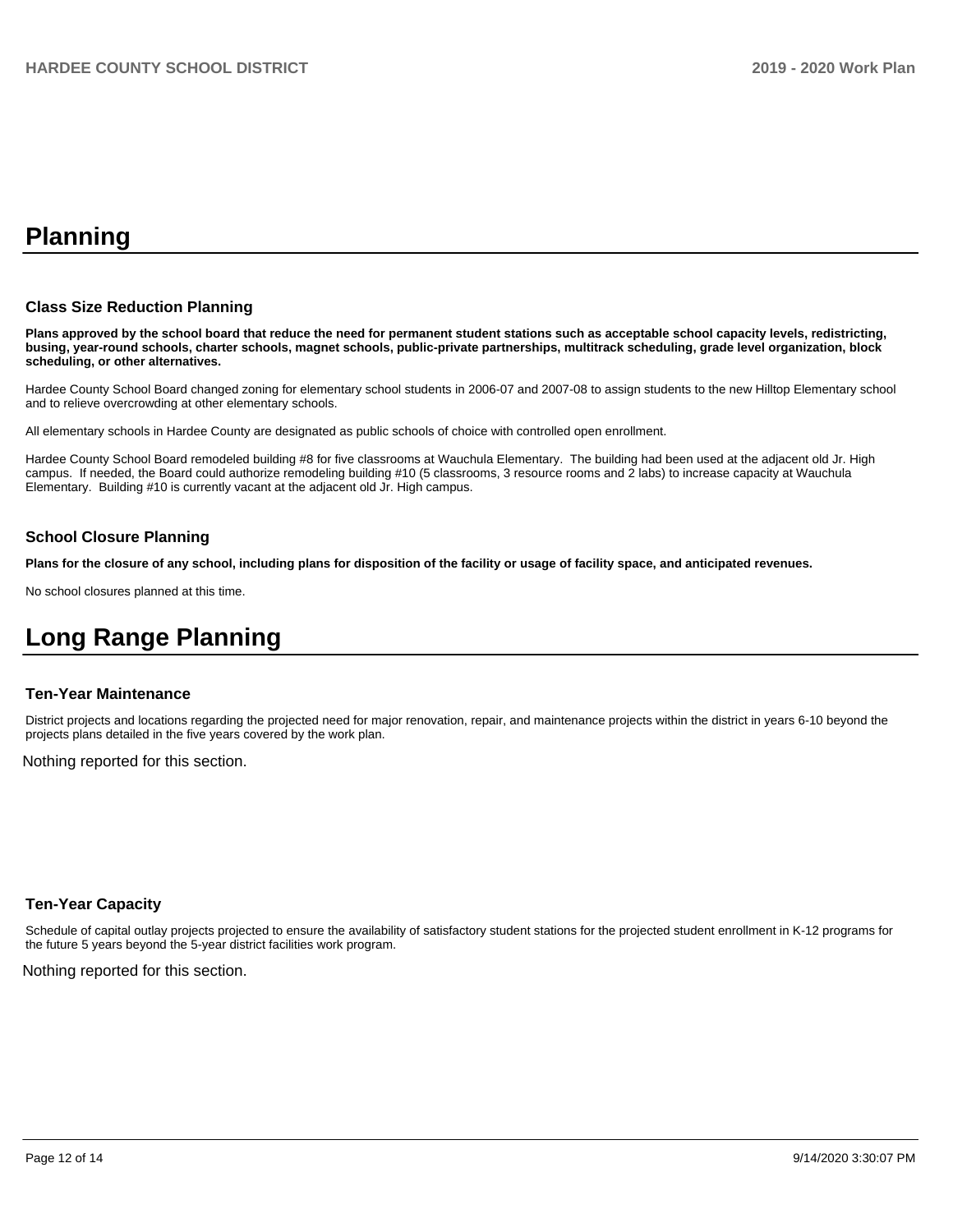### **Ten-Year Planned Utilization**

Schedule of planned capital outlay projects identifying the standard grade groupings, capacities, and planned utilization rates of future educational facilities of the district for both permanent and relocatable facilities.

| <b>Grade Level Projections</b>  | <b>FISH</b><br><b>Student</b><br><b>Stations</b> | Actual 2018 -<br><b>2019 FISH</b><br>Capacity | Actual<br>$2018 -$<br>2019<br><b>COFTE</b> | Actual 2018 - 2019<br><b>Utilization</b> | Actual 2019 - 2020 / 2028 - 2029 new<br>Student Capacity to be added/removed | Projected 2028<br><b>2029 COFTE</b> | Projected 2028 -<br>2029 Utilization |
|---------------------------------|--------------------------------------------------|-----------------------------------------------|--------------------------------------------|------------------------------------------|------------------------------------------------------------------------------|-------------------------------------|--------------------------------------|
| Elementary - District<br>Totals | 3,196                                            | 3,196                                         | 2,112.47                                   | 66.08 %                                  |                                                                              | 1,968                               | 61.58 %                              |
| Middle - District Totals        | 1.969                                            | 1.772                                         | .538.05                                    | 86.79%                                   |                                                                              | 1.010                               | 57.00 %                              |
| High - District Totals          | 1.660                                            | 1,577                                         | .355.66                                    | 85.99 %                                  | 175 <sub>1</sub>                                                             | 1.223                               | 69.81 %                              |
| Other - ESE, etc                | 784                                              | 116                                           | 21.10                                      | 18.10 %                                  |                                                                              | 24                                  | 20.69%                               |
|                                 | 7,609                                            | 6,661                                         | 5,027.28                                   | 75.47 %                                  | 175                                                                          | 4,225                               | 61.81%                               |

**Combination schools are included with the middle schools for student stations, capacity, COFTE and utilization purposes because these facilities all have a 90% utilization factor. Use this space to explain or define the grade groupings for combination schools.** 

No comments to report.

#### **Ten-Year Infrastructure Planning**

**Proposed Location of Planned New, Remodeled, or New Additions to Facilities in 06 thru 10 out years (Section 28).**

Nothing reported for this section.

Plans for closure of any school, including plans for disposition of the facility or usage of facility space, and anticipated revenues in the 06 thru 10 out **years (Section 29).**

Nothing reported for this section.

#### **Twenty-Year Maintenance**

District projects and locations regarding the projected need for major renovation, repair, and maintenance projects within the district in years 11-20 beyond the projects plans detailed in the five years covered by the work plan.

Nothing reported for this section.

### **Twenty-Year Capacity**

Schedule of capital outlay projects projected to ensure the availability of satisfactory student stations for the projected student enrollment in K-12 programs for the future 11-20 years beyond the 5-year district facilities work program.